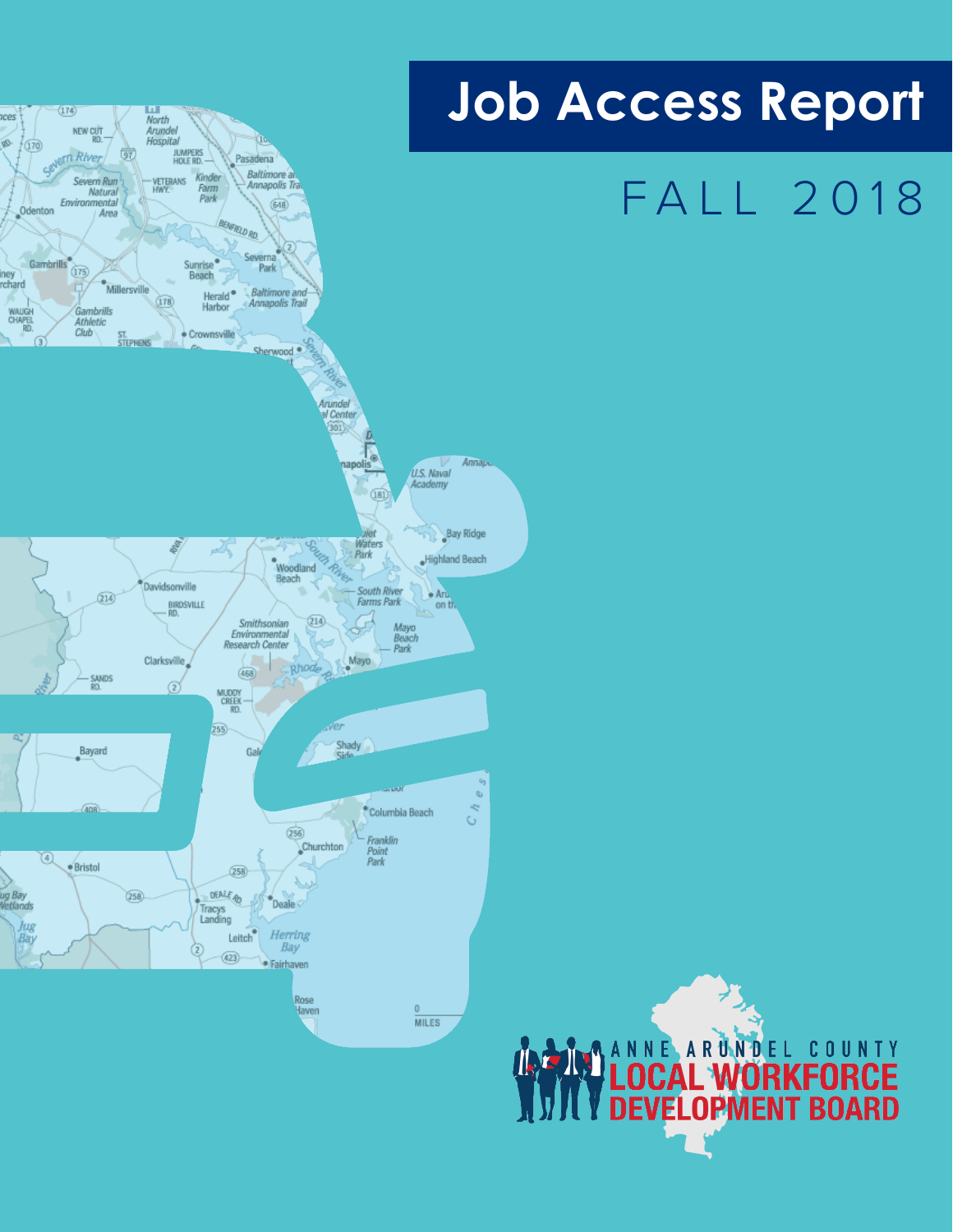**Anne Arundel County** has experienced explosive job growth over the last 30 years, as job sites migrated en masse from the urban core to suburbs throughout the Baltimore-Washington corridor. This job migration has grown the County's tax base while creating unaddressed job-access challenges. Anne Arundel County's public transit infrastructure, like other suburban jurisdictions in the Baltimore Region, has not kept pace with job growth created by jobs relocating from urban to suburban areas.

This report will focus on larger County job sites that pay "transit depended" wages along with a variety of potential job-access solutions that address different job access transportation barriers for workers whose compensation falls below the \$40,000/year earnings threshold for reliable car-ownership affordability.

In a recent AAA Mid-Atlantic commuter cost analysis, the average total cost of a vehicle for daily commuting (including both operating and ownership costs) is \$.75/mile in a vehicle that gets average MPG (the cost variable other than miles travelled). By comparison, the federal mileage reimbursement rate is only 71% of this "real' cost at \$.535/mile. Using 75 cents/mile as a baseline:

## **A 30 mile round-trip commute, 250 workdays/year would cost \$5,625**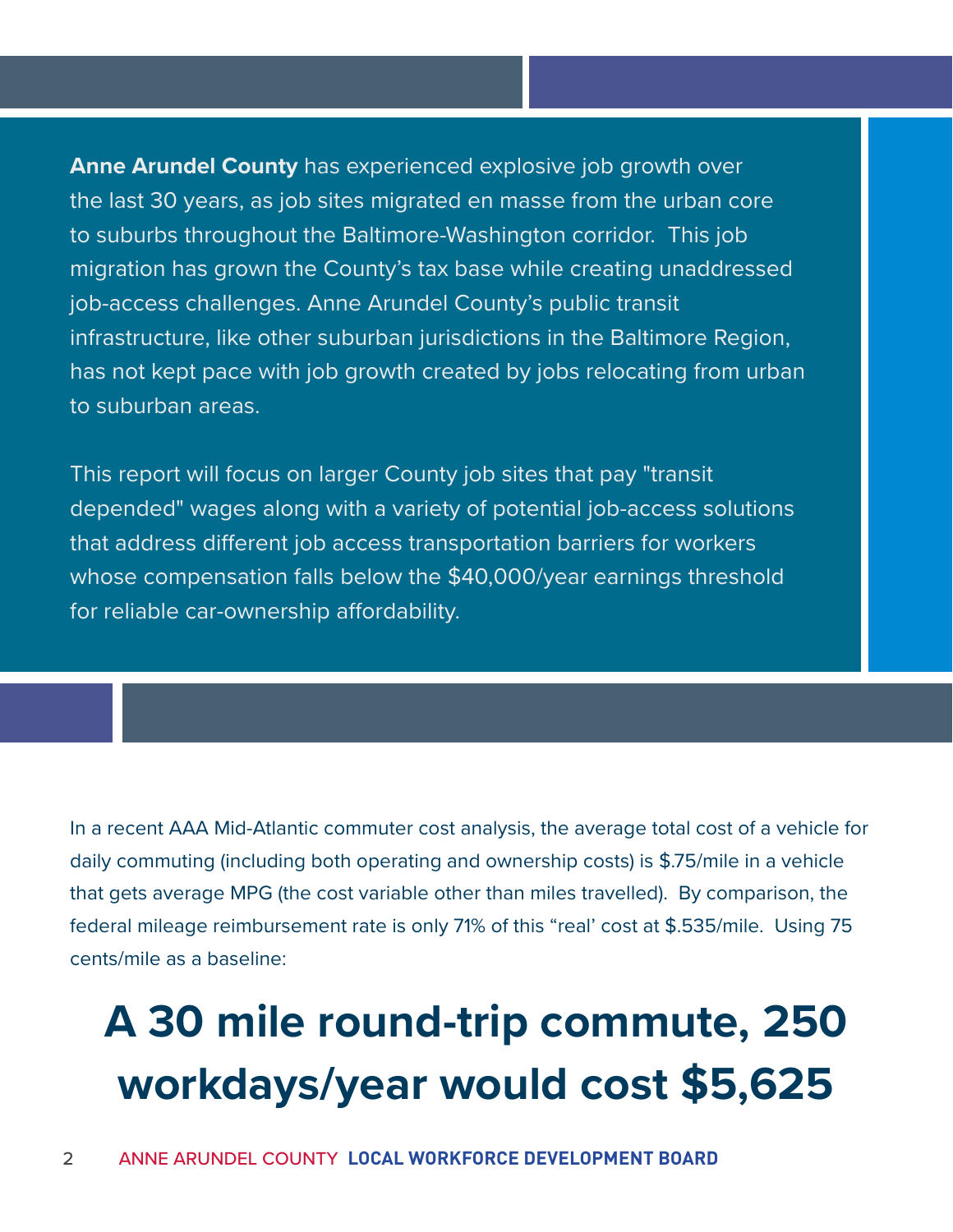While this is not a budgetary barrier for skilled workforce, a full-time, \$15/hour wage-earner would have to invest 18% of their gross income and over 20% of take-home pay, to own and maintain a reliable car for daily commuting. This cost analysis presents a barrier to car ownership and relegates the majority of wage-earners making less that \$20/hour to "transit-dependent" status. Employers and Economic Development authorities don't always consider the transit access factor when locating worksites that require wage-earners. And some worksites that do have access to transit-dependent workforce may not have access at all needed shift times. Human Resources Managers may not be fully aware of all the transit options and barriers, leading them to hire qualified people who can't access jobsites at needed shift times. In such a scenario, employers absorb the steep cost and aggravation of relentlessly high job turnover, while jobseekers become discouraged.

Anne Arundel County's public transit infrastructure, like other suburban jurisdictions in the Baltimore Region, has not kept pace with job growth created by jobs relocating from urban to suburban areas. In some cases, residents of Baltimore City/County have better access to Anne Arundel jobsites than local residents, as evidenced by the percentage of jobs they hold in the retail sector at BWI terminal, where direct Light Rail access and the many transit bus lines that intersect the Light Rail provide needed connections. MTA provides express commuter bus lines serving certain corridors in Anne Arundel County, but they operate at peak hours only, make very few stops over long distances and are primarily scheduled to bring suburban commuters into Baltimore or Washington to work - first shift only.

Among the many jobs sectors that pay "transit dependent" wages, some also offer career-ladder opportunities:

- HEALTHCARE SUPPORT (Anne Arundel Medical Center, Baltimore Washington Medical Center)
- HOSPITALITY/ ENTERTAINMENT (Arundel Mills)
- CONSTRUCTION (Jobsites that may vary day-to-day; union apprenticeships)
- TRANSPORTATION/ WAREHOUSE (Shift times that may vary day-to-day)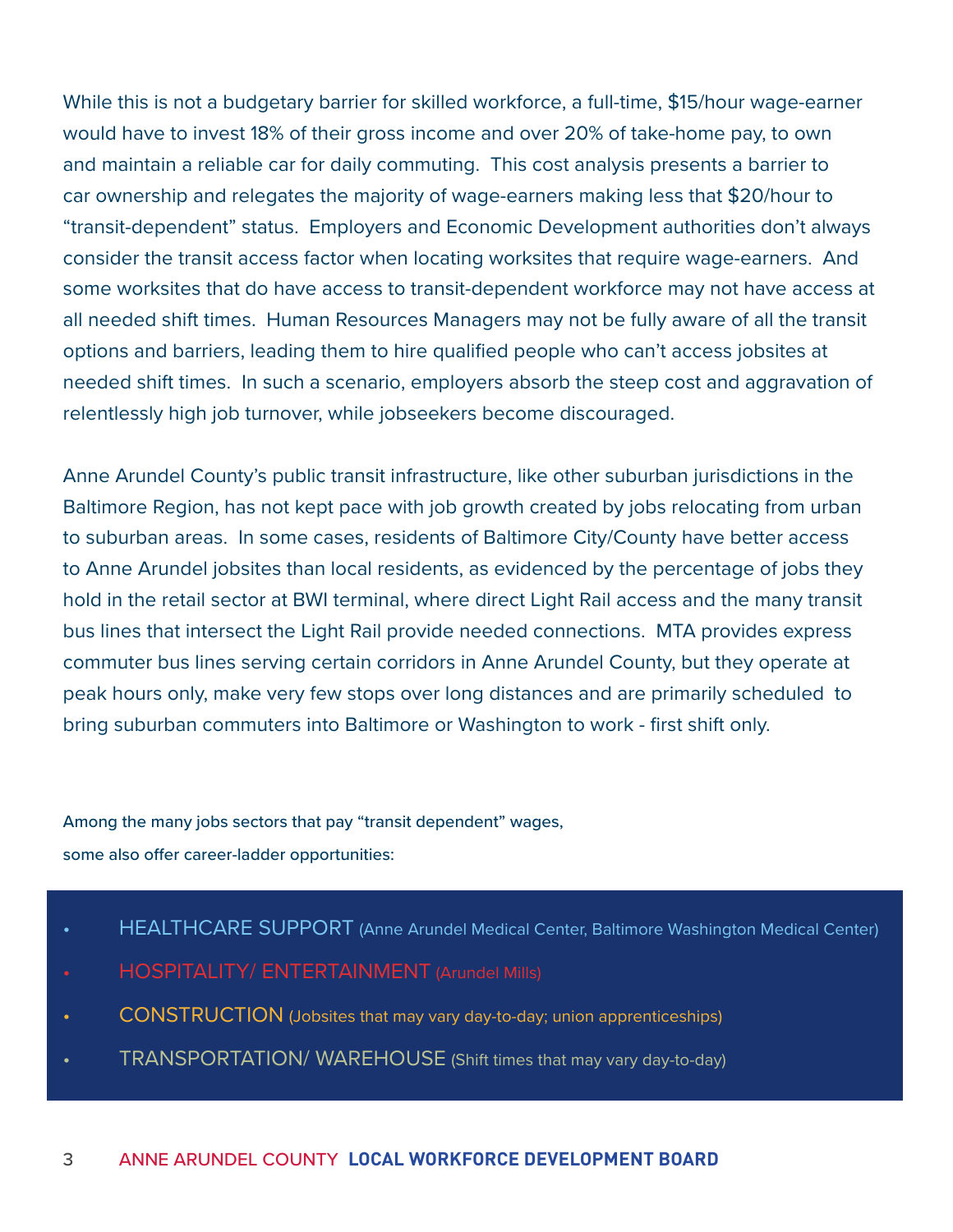## **CONSTRUCTION INDUSTRY**

The construction industry has always had to rely on workforce that had private means of transportation because actual worksites vary geographically day to day - sometimes within a single work day. Employees are expected to report to work on-time regardless of location. A worksite may be transit accessible today and inaccessible tomorrow. This is not a problem for well-paid, skilled tradesmen, but will likely be problematic for the laborers on construction crews.

Sometimes, informal carpools have served the need, in which a car owner will connect with co-workers in need of transport at an accessible pick-up location. If the pick-up location is at a transit connection point, there is a greater chance that workers can connect to the pool vehicle from various residential areas that may intersect with the transit line(s) that serve the pick-up point. However, if the owner/driver of the pool vehicle is sick, on leave or terminated, those co-workers who rely on the pool are left in a lurch, creating high and costly job turnover for the employer.

One possible solution is to have the employer contract for a lease with a "turnkey" vanpool company, such as Enterprise Rideshare. Turnkey vanpools include a package of all insurances; vehicle maintenance, repair and replacement; emergency roadside assistance (akin to AAA). In a sustainable vanpool model, at least 2 approved drivers are recommended. They must be 25 years of age or older, possess a valid drivers license and have no more than 2 points on their MVA driving record. The total monthly cost variables are based on the type of vehicle (stripped-down or with bells and whistles) and the monthly mileage. The monthly bill is shared by all the people in the pool.

In order to avoid the issue of the vehicle owners being unavailable, as in the carpool example above, the employer would be the lessee of the vehicle. The same collection-point accessibility variables that apply to carpools would apply to turnkey vanpools. Keep in mind that if the van travels far and wide to pick up and/or drop-off riders at various residential or collection locations, mileage and its attendant cost would be impacted.

There is a Maryland employer tax credit available of up to \$100/month per employee-rider, which should cover most of the monthly leasing cost. It is processed via employer payroll as a pre-tax benefit to employees and a tax credit to employers. However, if the employer owes no taxes for whatever reason (e.g. the business in not profitable), the incentive of a tax credit is weakened - and for the tax credit to apply, vehicles must accommodate at least 6 poolers and must be at least at 50% of capacity, regardless of the number of seats in the leased vehicle. Vanpool capacity issues can be more difficult with unskilled labor riders. Generally, lower-paid workforce turnover is greater than in jobs of a higher-paid workforce. Tax credits may not apply in a given month if ridership falls below 50% of vehicle capacity. The vanpool leasing company and the employer's benefits managers will know the number of riders who are splitting the leasing fee via payroll from month to month.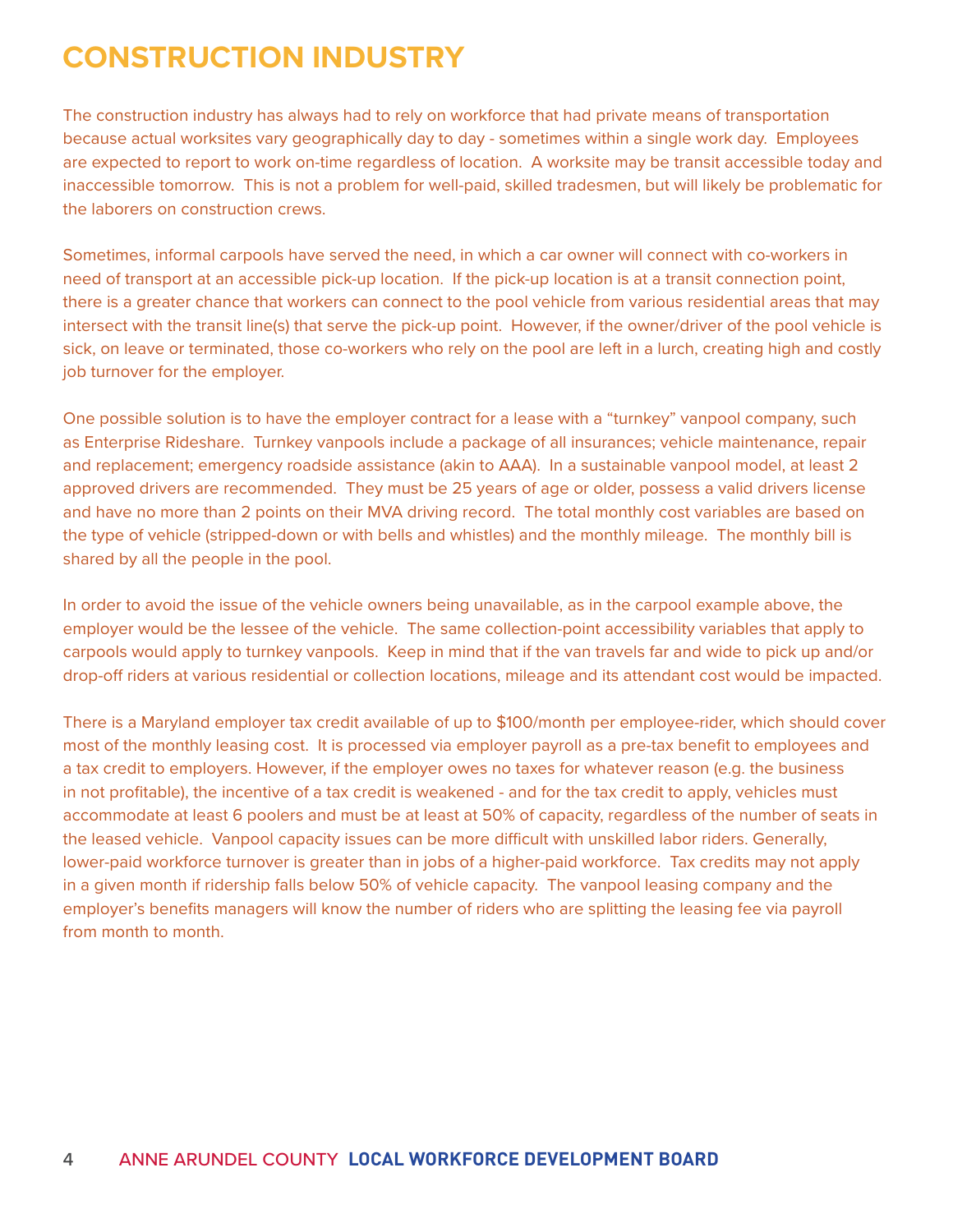### **SUPPLY CHAIN/ WAREHOUSING**

The situation for warehouse operations is unique in that they generally operate for more than one shift – unlike most construction sites which operate in daylight. It is also common practice for employers in warehousing to require workers to remain on the clock past their normal "quitting time" if there is product left to move or inventory. These two factors alone make it less likely that existing public transit options will serve the needs of the employer. The third factor and most impactful in terms of transit connectivity is the worksite location. A warehouse located off the beaten "transit" track will be seriously challenged to meet hiring needs and will likely have to absorb higher job turnover and its attendant cost.

Because of the relative lack of transit and connective transit hubs in Anne Arundel County, viable solutions will require investment beyond aggregated commuter tax-credit accrual. Job access will also be harder for County workforce trapped residentially away from public transit to access jobsites than those who can access a transit hub, as compared to areas with more transit. There are a small handful of transit hubs in the County where more than one bus and/or rail line converge: BWI terminal; Arundel Mills Mall in Hanover; Cromwell Light Rail station in Ferndale; and Odenton MARC station. These hubs should be points of focus as work-bound employee collection locations and homebound employee drop-off locations.

For the employer to have broader access to needed workforce, express routes from transit hubs to employment areas where workforce is needed in numbers would require funding beyond tax credit accrual. Van or mini-bus vendors could be engaged to collect work-bound riders at a hub and travel an express route to appropriate worksites. You could engage several such routes scheduled to specific shift times that fan out from the hubs to connect people to worksites. In this scenario anyone who can connect to the hub from any of the points along the bus or rail lines that have converge at the hub would have better access to worksites. The employer is probably not as parochially concerned about where people live jurisdictionally so long as they can be at work on time and do the job.

Getting County jobseekers to transit hubs may require a similar investment – with routes that traverse residential areas to pick up local residents prior to starting express service to larger jobsites, though some of these residential communities have adamantly sought to keep all transit out of their neighborhoods. Two other factors that would require acknowledgement: when contracting transportation services, with longer distances travelled and longer travel times come greater costs; certified drivers generally will not accept assignments without being compensated for at least four hours at a time, which may make it hard to hire drivers for short express runs tied to specific shift start times.

Addressing unscheduled overtime for the transit-dependent is difficult. MTA offers a free Guaranteed Ride Home (GRH) program for transit users who are required to perform unscheduled overtime. A designated taxi service would likely be used in these cases. GRH approval requires a shift supervisor's OK and is only available four (4) times annually. The local affiliate for ride-hailing company LYFT has recently instituted some affordable options for workforce that are different from their core service; however, there is no track record as of yet, nor lessons to be learn from the services provided.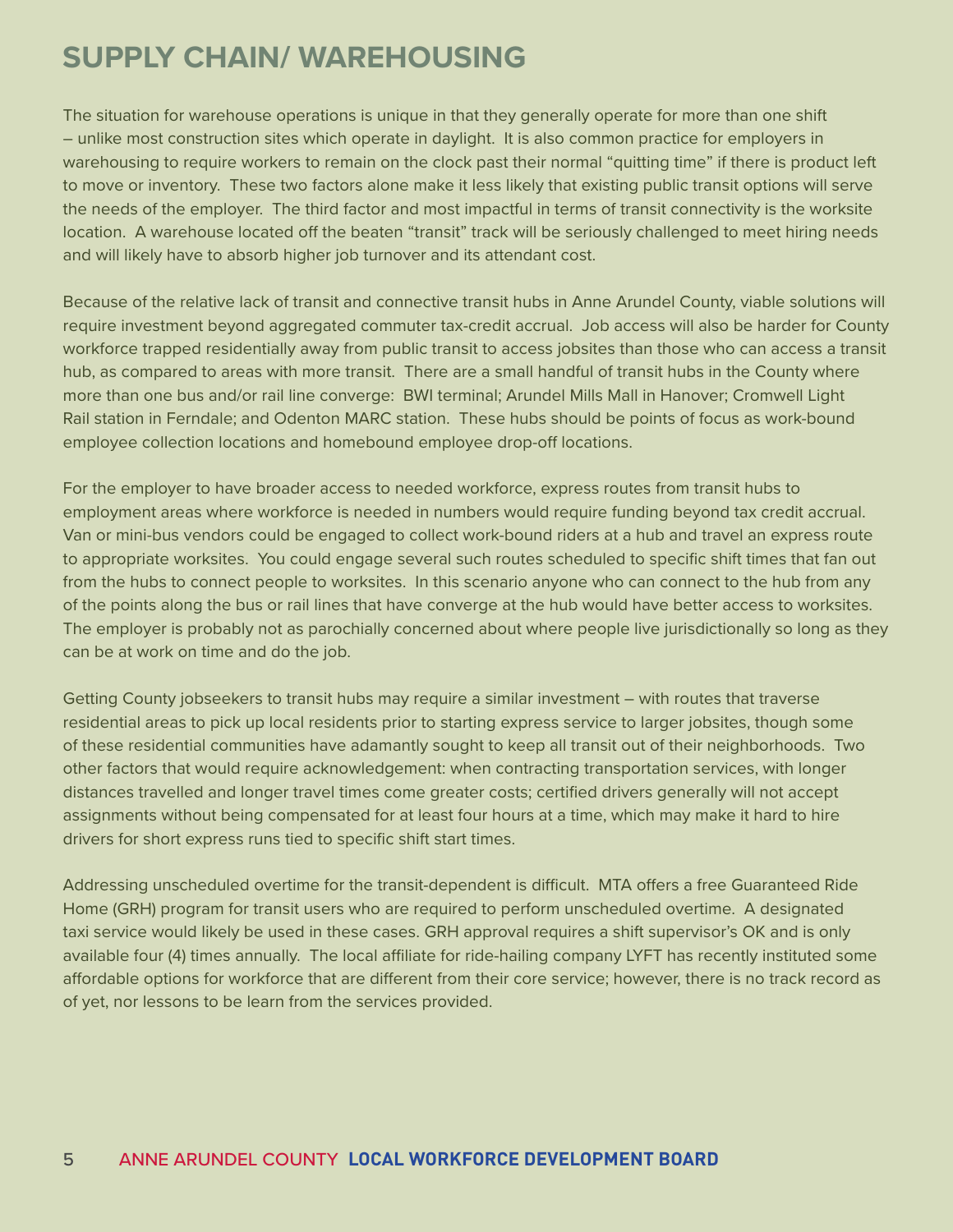### **HOSPITALITY/ ENTERTAINMENT/ FOOD SERVICE/ RETAIL**

**Steve Heise, HR Director for LIVE Hotel & Casino (LHC) and Anne Arundel County Local Workforce Development Board Member has been very diligent in seeking reasonable solutions to the issue of broader access to workforce and quite open to new ideas. He tried a vanpool but found that he could only identify one employee to serve as designated driver. Non-drivers don't generally need or have valid Driver's Licenses. This one driver was working 5 days but driving all 7 days a week, without a second driver to be available during the primary driver's off days. I spoke with him about access to workforce. He also worked with an outside vendor on express shuttle service but it was financially unsustainable.**

LHC is a 24/7/365 operation, employs 3,500 people and offers higher than market wages and a package of benefits. His access to workforce is better than many areas of the county because there is a transit bus hub at the adjacent mega-mall. A new service launched in July 2018 that provides connectivity to/from the multimodal hub (bus and rail) at BWI terminal 19 hours each day of the year.

Since the opening of MGM National Harbor, LHC has ceded the metro DC job market to the competitor that has the advantage of access to the robust transit options provided by the Metro Transit system serving that market.

The two areas where LHC has need to access is the Rt. 2 corridor to the east and the Annapolis area to the southeast. Again, the multi-modal transit hub at Cromwell Light Rail station could provide access to workforce living within walking distance of the MTA Local LINK #70 bus that serves the Rt. 2 corridor: Annapolis, Glen Burnie, Pasadena etc. – the most impactful local bus route serving Anne Arundel County in terms of number of communities served. There has been proven success of an express route that Connects Cromwell to Arundel Mills/LHC but that service ended July 1, 2018 with the launch of the new 19-hour a day service connecting to BWI terminal, which better serves Baltimore City/County residents than Anne Arundel residents.

There are also 25 hotels clustered near BWI terminal served by a MTA local LINK #75 and Light Rail access, but again, while a few parts of northwestern Anne Arundel County are served by these routes, Baltimore City residents are far better served – as evidenced by the number of job placements for Baltimore City residents in the hotel district and at BWI terminal – as compared to placements of transit-dependent County residents. As for the retail businesses at BWI terminal, they are required by contract to be operational by 5:00 AM daily and hesitate to hire people who can't be available on Sunday mornings, when Light Rail service begins later.

In 2013, MTA Local LINK #75 added express service from Baltimore City to BWI, the Hotel District and the Mall/Casino early on Sunday and holiday mornings only – when Light Rail is idle. This decision by MTA to add "gap" service was as a result of an affordable grant-funded shuttle that was proved successful and led to adoption of the route by MTA. This model could be duplicated by picking up people in the Glen Burnie/ Ferndale corridor on Sunday/holiday mornings and taking them to the terminal, a few short miles away. The total annual cost for the "gap" service was affordable, at just under \$30,000 – 6 daily service hours, 60 days a year.

These transit commuters would not need the same "gap" service to get home because Light Rail would be operating - though it would require homebound riders to take Light Rail from BWI terminal north and then transfer to the southbound spur that serves Cromwell Light Rail station to connect to some local bus routes.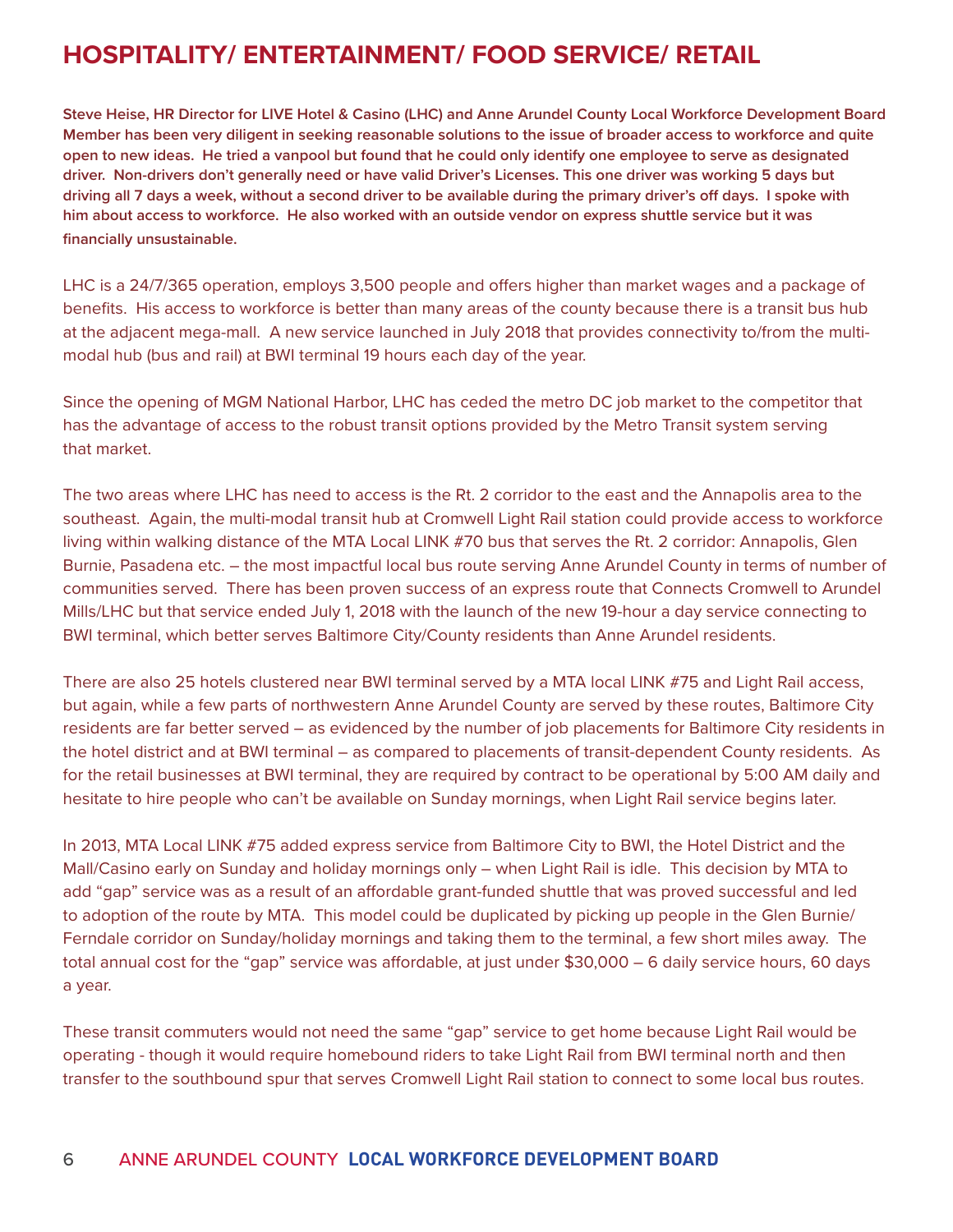### **HEALTHCARE/UNIVERSITY OF MARYLAND BW MEDICAL CENTER**

The healthcare industry provides a large number of entry-level jobs with career ladders in a sector that is strong and growing throughout central Maryland. The University of MD Baltimore Washington Medical Center in Glen Burnie fits this profile. Hospitals, particularly teaching hospitals, are more likely to offer specific career ladders within their institutions – and certified, credentialed skills specific to the medical industry are readily transferable. There may also be paid or partially paid certification training opportunities as part of a menu of employee benefits. Assisting with access to these jobs and skills trainings would represent a wise economic investment.

As for available public transit to this campus, there are two (2) local MTA bus routes that service Hospital Drive. Both routes operate in a north-south orientation and operate enough hours to serve various shifts, though they run less frequently on weekends/holidays:

- Local LINK #69 connects University of Maryland Medical Center's flagship Baltimore campus to the campus in Glen Burnie. It intersects Light Rail at Cromwell Station where other transit lines connect and serves a small piece of southern Glen Burnie/Pasadena.
- MTA Local LINK #70 impacts more communities in Anne Arundel County than any other local transit service. It services the Ritchie Highway corridor and is somewhat duplicative of the Local LINK #69 route, but then continues further south into the Annapolis area, intersecting with Annapolis Transit.

Because the available public transit connects to Baltimore and runs north-south, it offers better job access to residents of Baltimore City than to County residents – and there is virtually no connectivity to the east or west of the hospital along the MD 100 corridor. Express shuttles could be set up to serve specific shift times and connect from Arundel Mills, with its many intersecting transit routes, to the Medical Center about 15 minutes away along Route 100. This would provide the hospital with penetration into the labor market to the west of the hospital. There is no easy way to connect to workforce living east of the hospital in areas along the MD 100 corridor other than vanpools, because there is no transit there – perhaps by community choice.

Workforce Access to Anne Arundel Medical Center in Annapolis from outside the immediate area served by Annapolis Transit is limited to the MTA Local LINK #69 bus (as cited above) and the MTA Commuter Bus #210 which connects only to Kent Island and Baltimore City and operates first shift, peak hours only.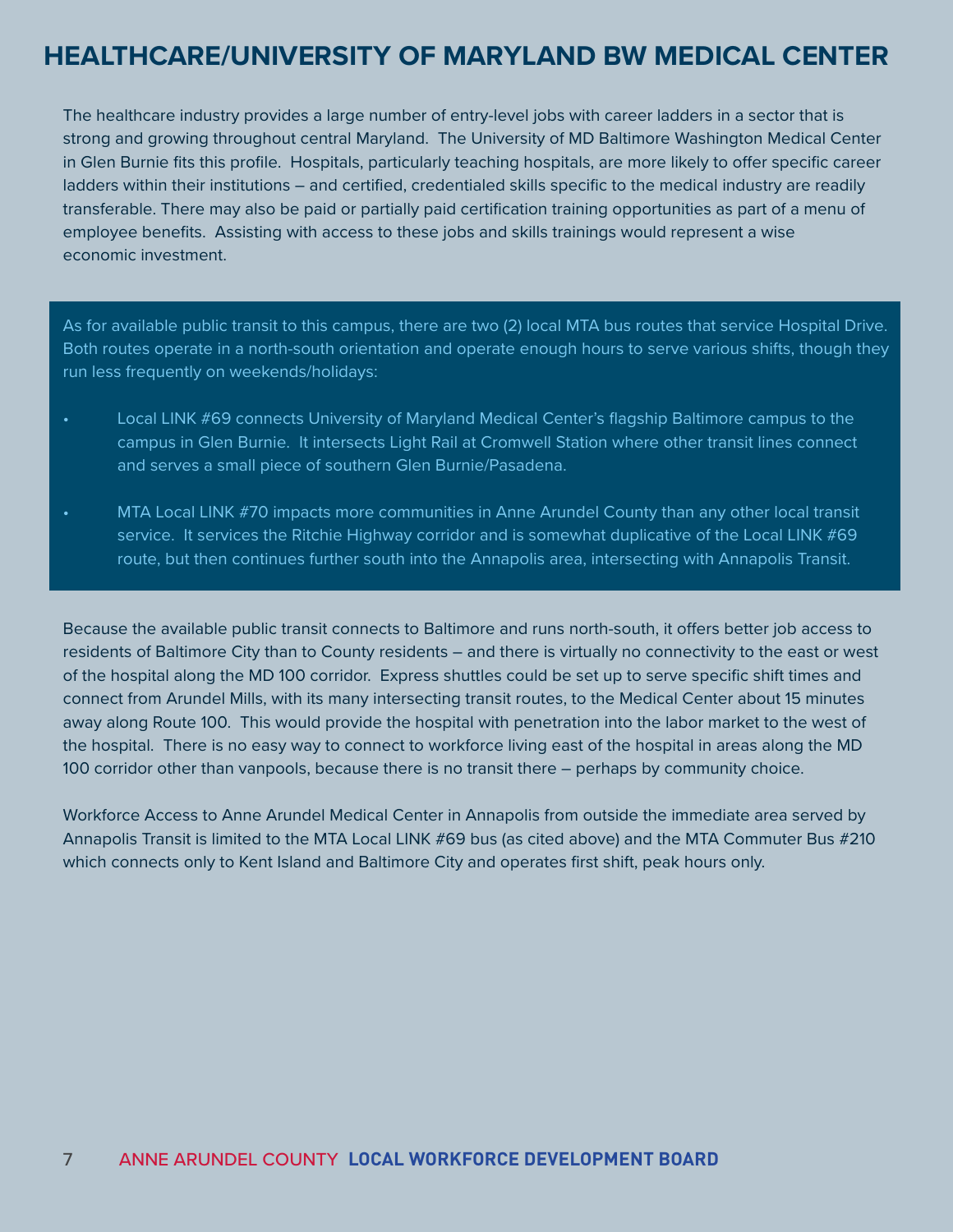## **SUMMATION**

Suburban jurisdictions typically have less robust public transit available to local employers and local residents compared to urban areas. Anne Arundel County is no different. Anne Arundel County ranks second only to Howard County in medium income among jurisdictions in the Baltimore Region and most residents simply drive their own vehicles to work. However, for people who live in lower demographic parts of the County and may be residentially trapped away from available transit, commuting is a serious barrier, regardless of the jurisdiction of a potential worksite. There is also a parochial mindset against any and all transit in parts of the County that requires a degree of political will and community engagement before service can be added.

Transit investment needs to be differentiated from transit expenditure. To put it in perspective, about 27% of MTA's core service operating budget is covered by fare collection, leaving 73% to be subsidized by the taxpayer. This does not even factor in the cost of special mobility services for the elderly and disabled, which costs considerably higher per rider than core public transit services. Spending on mobility services for people with special needs is good citizenship. Spending on job access transportation is good business and economics and has a much higher ROI than mobility services. When a wage-earner gets a job, payroll taxes immediately accrue, the new hire's greater pending power churns in the local economy – potentially creating other jobs – and those new hires that were receiving public assistance can be weaned off public assistance to the benefit of all.

Parochial "nimbyism" is not uncommon in Anne Arundel County. Communities don't want or see the need for local transit access and, perhaps more importantly, don't want transit-dependent people to have access to residential areas – even if their neighbors lack access to private transportation. However, there may also be misconceptions. Yes, transit can provide community access to people who do not live in Anne Arundel County – and, yes, some may represent a criminal element. However, criminals are not likely to steal or vandalize and depend on less-than-dependable public transit to make a hasty getaway.

Local economic development authorities can and do play a key role in where County jobsites are located, along with the employers. However, the "access to needed labor" factor is not always considered. Decision-making on worksite location may instead be based on a variety of factors such as special economic or zoning incentives. Another possible factor is the experiential mismatch by decision-makers who assume that owning viable transportation for daily commuting is a given. Clearly it isn't. Regardless, economic development authorities can and should consider viable job access issues beyond parking capacity when discussing worksite locations with employers.

There was a time when jurisdictional workforce entities did not consider a job placement a "win" unless it was a County job for a County resident. The Statewide WIOA Plan wisely stresses the importance of serving the customer (whether a local employer or a local job-seeker) above adherence to achieving program metrics. Similarly, assisting a local employer with broader access to the transit-dependent workforce is a "win", regardless of where that workforce resides – and assisting a local resident in finding gainful employment is a "win" regardless of the jurisdiction of the worksite. And if a local job-seeker can be placed in a local job that's a "win-win".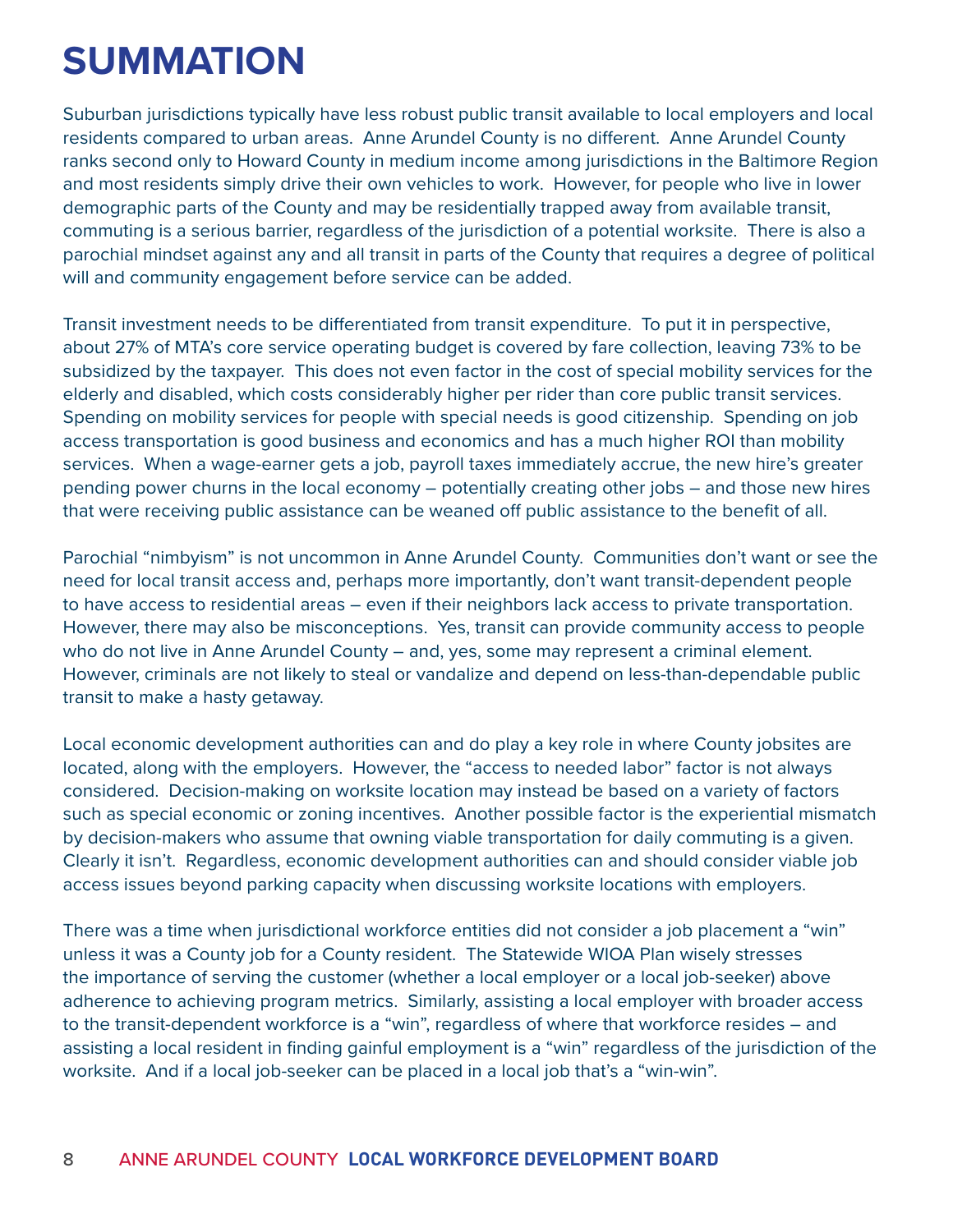## **NEW AND UNDER-UTILIZED RESOURCES**

#### **State-Funded J.A.R.C. – Job Access Reverse Commute**

The State Legislature unanimously passed a Job Access Reverse Commute bill in the 2018 session to fund a "pilot project". The bill, introduced by local State Delegate, Pamela Beidle, is modeled after an abandoned federal program that assists the working poor to access jobs by funding projects that mitigate the transportation barrier. There will be \$280,000 available to NPOs in a competitive bid process. The legislature might increase future funding if a "pilot project" proves successful. MTA will publish the J.A.R.C. grant offering in early 2019.

This funding requires 20% matching funds from a source not related to transportation. Shuttles from a transit-hub to proximal large worksites that are scheduled to meet shift times could be supported via this funding. The best choice for a grant application focus should be a project most likely to demonstrate success quickly – low hanging fruit – and save more ambitious projects for potential future funding.

#### **MD TRIP**

Maryland TRIP www.mdtrip.org is a unique, free and highly under-utilized resource to assist all travelers in Maryland other than those driving alone. Their website captures virtually every public transit option available, with constant updates as services change, including all the differing fare rates and transfer policies from one system to another. Users can access the online trip-planner or call their information operator (weekdays only) to plan any in-state trip, regardless of which transit systems their trip entails. Human Resource Managers and Job Developers can use the site's trip planner to evaluate a transit-dependent prospective hire's ability to access a jobsite at shift times. MTA's tripplanner only guides travelers to options within the MTA purview. MD TRIP is operated by the Center for Mobility Equity (formerly Central Maryland Regional Transit) and is supported by MDOT/MTA.

**Contact: www.mdtrip.org or for specific assistance 1.877.331.TRIP (8747)** 

#### **Maryland Commuter Tax Credits**

Maryland, via MDOT, offers tax credits to employers who help fund employee access through sharedride commuting (not driving alone). The programs are under-utilized by employers, in large part because manpower to market the program has been lacking. Perhaps the Maryland Department of Commerce could partner with MDOT to drive targeted awareness among employers. 50% of employer investment can be deducted from state taxes.

The benefit program provides employers with a tax credit of up to \$100/month per employee, based on the actual amount invested. For employees it is processed via payroll as a pre-tax benefit. To engage employers wisely, HR managers, Benefits managers and Payroll managers need to be involved. The monthly deductible limit increased from \$50/month to \$100/month recently and it can be applied to transit passes/fare media or to offset the cost of employer-subsidized vanpools or shuttle buses that are part of an employee's commute.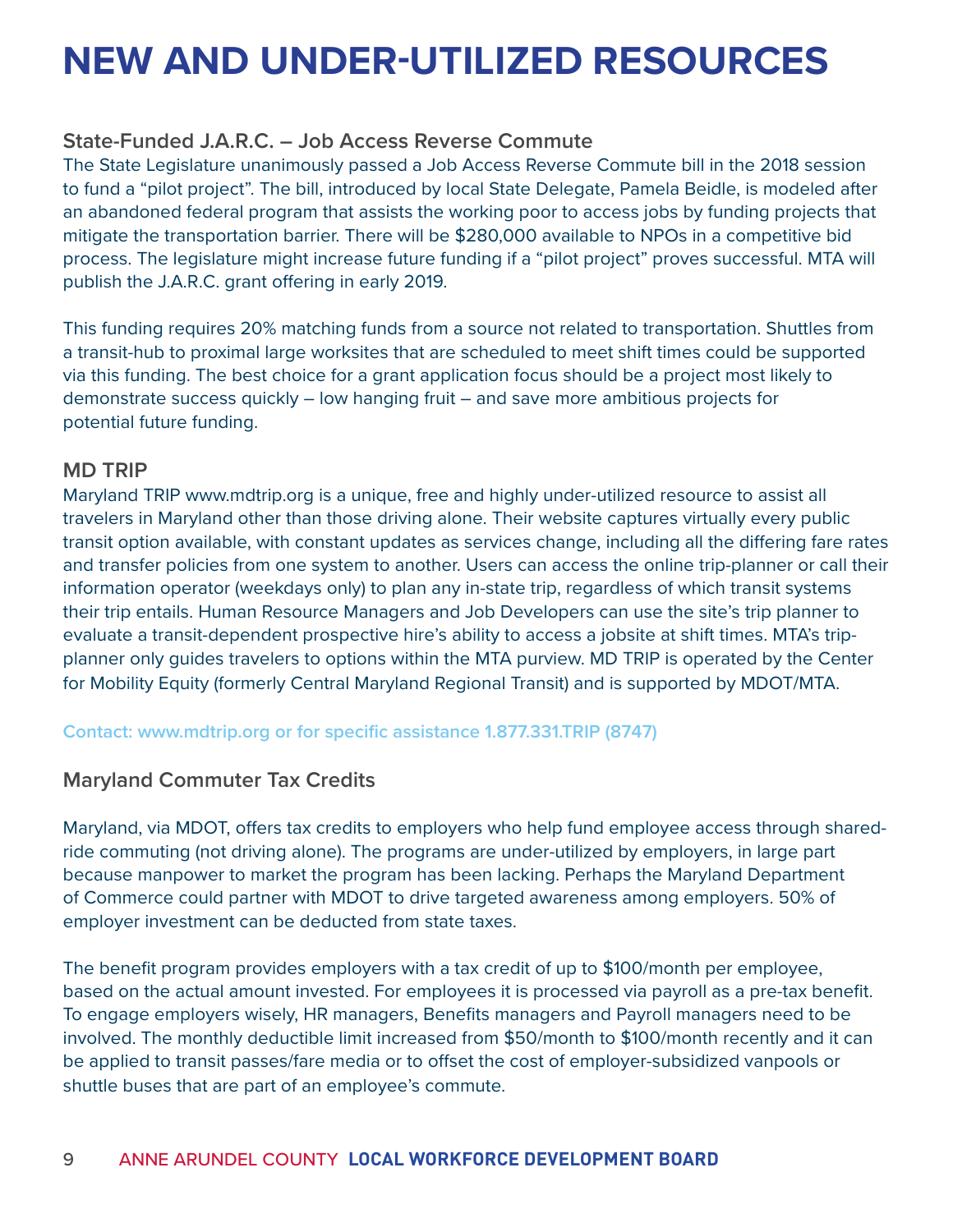These tax-deductible employer investments should be viewed as a way to mitigate the hard cost of job turnover and boost job retention rates. Additionally, research shows that more young workers who can afford to own a car choose to forgo the cost and burdens of car ownership, so that offering benefits programs like Commuter Choice MD can attract essential, yet mercurial young workers.

#### **Contact: www.commuterchoicemaryland.com or to talk to a Specialist call 410.865.1100**

#### **Guaranteed Ride Home Program**

Almost a decade ago, the State of Maryland, via MDOT, expanded the free Guaranteed Ride Home (GRH) program for commuters who choose shared-ride options on a regular basis to include most of central Maryland. Prior to 2009, the program was only available in the Washington Metro region, serving only residents of Prince Georges and Montgomery Counties. Shared-ride commuters are required to enroll annually, providing home and work address, phone contact and the contact to the enrollee's work supervisor, who will be contacted when the employee requests service. A taxi can be dispatched to take someone home from work up to four (4) times a year. It's available from 6am to 10pm Monday through Friday only. It is not available for all shifts or on weekends/holidays.

There are three (3) eligible scenarios: family emergency, in which the ride provided could be used to go home or to a school or hospital; Illness, in which the employee came to work well and became sick; and, employer-required overtime, in which an employee may miss their pool ride or last transit option home. Anyone eligible would be foolish not to enroll annually.

#### **To register go to: tdm.commuterconnections.org/mwcog/CCRegistration.jsp**

#### **Ride-Hailing Services**

The recent and rapid rise of the ride-hailing companies like Uber and Lyft have become both a substitute for car-ownership (as noted above) and a means of supplementing income for independent contractors who drive ride-hailing vehicles. Ride-hailing's core service, which is similar to a conventional taxi service, costs too much for the working poor and is largely done in smaller capacity vehicles as compared to vanpools, bus pools or public transit. However, the LYFT affiliate that oversees operations in central Maryland has shown interest in assisting lower-paid workers to get to and from their jobsites. They recently presented two new programs that may make their service affordable in certain key situations. We look forward to learning more regarding the viability of these tailored programs as they are implemented and begin to establish a track record.

Two possible applications for the use of ride-hailing services come to mind. It is not at all uncommon for warehouse workers to be tapped on the shoulder and informed that they'll have to work later than scheduled on a regular basis, exceeding the limit of 4 usages per year provided by the state's Guaranteed Ride Home program. Perhaps LYFT could explore ways of assisting people to get home from employer-required overtime – or provide Guaranteed Ride Home services on weekends and for shift workers.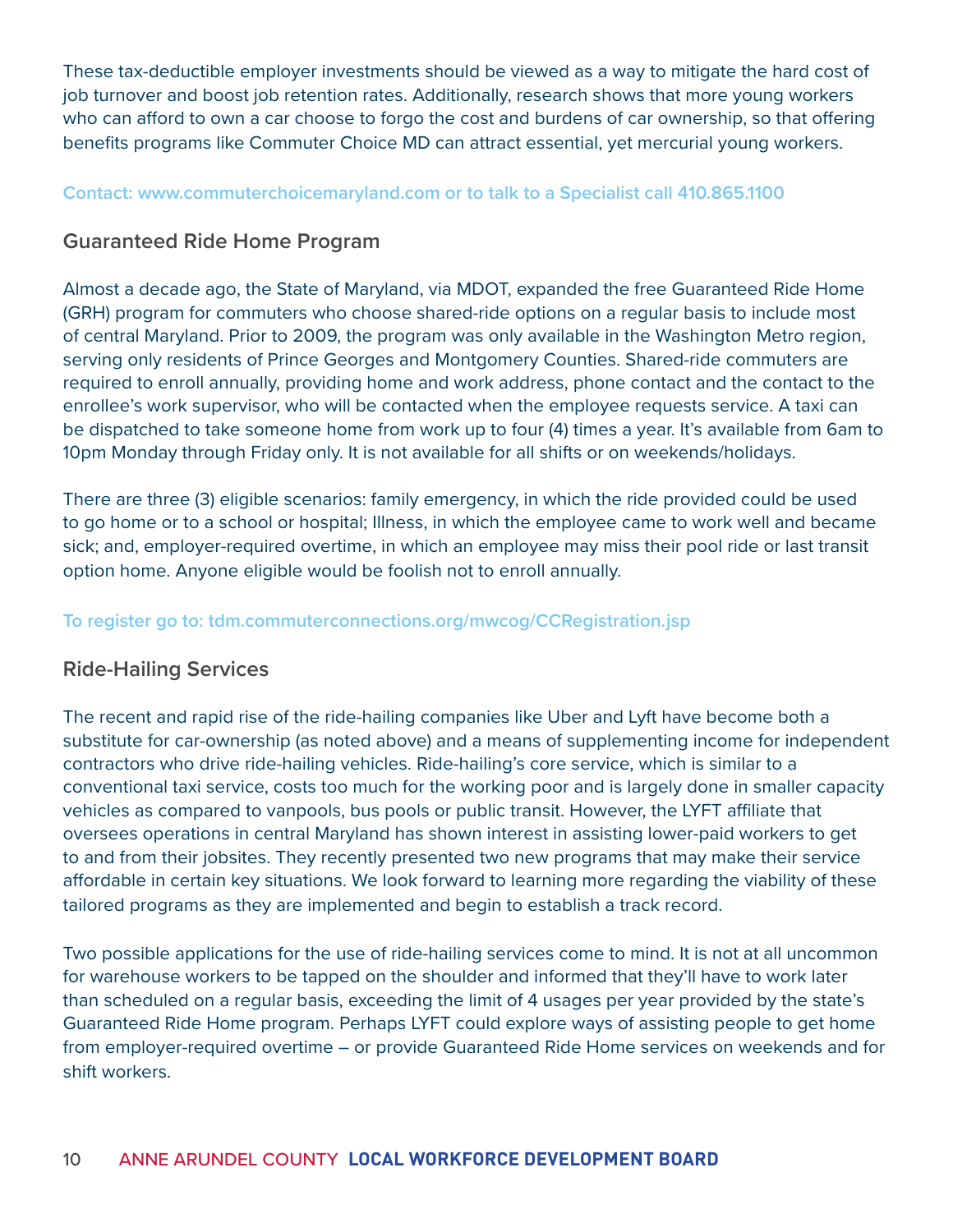#### **The County Connector**

Free and open to the public, this GPS-tracked, circulator shuttle operates 19 hours a day (check the link for schedule) 365 days a year. It connects to the BWI Airport Light Rail station; BWI MARC/ AMTRAK Rail station; Arundel Mills Mall; LIVE Casino/Hotel and nearby residential areas to the south and west.

#### **www.bwipartner.org/CountyConnector**

#### **Commute with Enterprise**

Enterprise provides business with shared-cost "turn-key" options for commuters who live near or along a commute travel route and work with or near one another on a similar or flexible work schedule. This vehicle lease arrangement includes new/late model vehicle; month-to-month lease; full operating and vehicle insurance; fuel card; maintenance; and road-side assistance.

#### **www.commutewithenterprise.com or to ask about Enterprises Customized Business Rental options call Matt Leis at matthew.d.leis@ehi.com or call 410.412.4686**

#### **Travel Training**

A free program designed to teach targeted travelers (disabled, elderly, economically disadvantaged) the skills to independently travel on available fixed route public transit. This can be done via one-onone training, group trainings and train-the-trainer sessions for human services staff.

**www.mobilityequity.org/travel-training or contact Alex Pelzer at alex.pelzer@mobilityequity.org or call 245.346.4967 to arrange training sessions.** 

#### **Vehicles for Change (VFC)**

The nation's largest non-profit car ownership program for working families who face specific barriers. VFC accepts donated vehicles, reconditions them and awards them to stably-employed working families with children. Awardees receive 1-year discount financing and 6-month vehicle warranty. \*\*For car donors, the available tax deduction is considerably higher than donating cars to other worthy entities, expressly because they are being re-purposed to facilitate upward mobility for working families. VFC has also established an in-house Auto Mechanic Training and Certification program specifically for ex-offenders.

**www.vehiclesforchange.org**